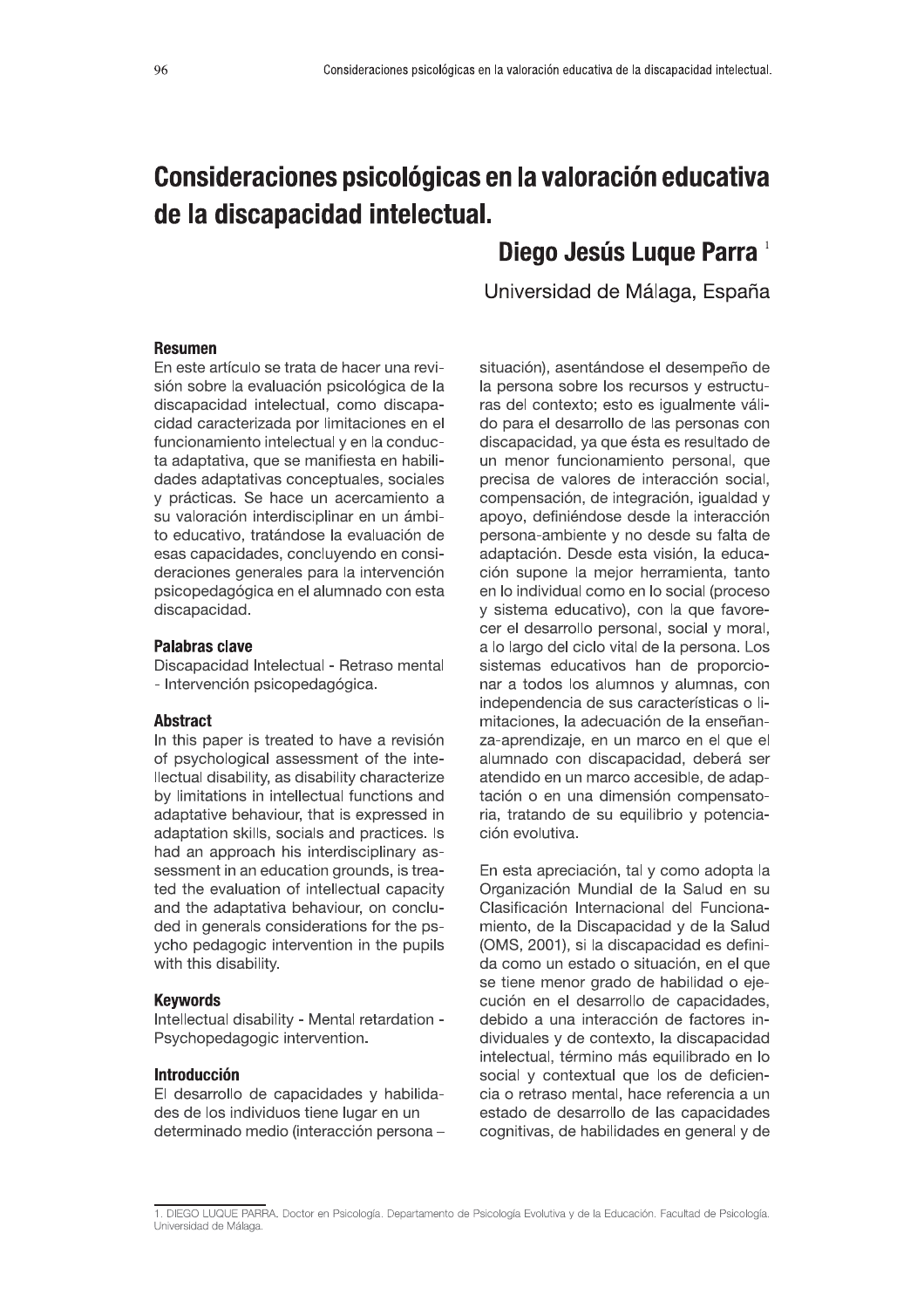la autonomía personal y social, con menor grado de eficacia o ejecución, en un contexto no accesible o de menor grado de recursos y apoyos. Así, como ha sido expresado (Asociación Americana de Retraso Mental, 1997), el retraso mental no es algo que una persona tiene, como los ojos azules o un corazón enfermo, ni es alguien bajo de estatura o delgado, como tampoco es un desorden médico o un desorden mental, sino un estado particular de funcionamiento personal-social, caracterizado por limitaciones, tanto de tipo cognitivo como de adaptación, que reflejaría la armonía que debe existir, entre las capacidades del individuo y la estructura y expectativas de su medio ambiente.

Esta concepción de la discapacidad intelectual implica que, en su evaluación y valoración, se hará referencia tanto a funciones individuales y de participación, como a las englobadas por discapacidad (deficiencias, limitaciones en la actividad, o restricciones en la participación. Por ello, su valoración en un ámbito educativo (Luque, 2006), se expresará en términos de necesidades educativas del alumnado y de respuesta consecuente (adaptación, apoyo y recursos), haciéndose obvia la importancia de la conjunción interdisciplinar de las evaluaciones psicopedagógica, logopédica, médica, social o cualesquiera otras que se precisen.

En este artículo se busca reflexionar sobre la evaluación psicopedagógica de la discapacidad intelectual, en su ámbito ordinario de escolaridad. En un primer apartado, se establece un marco conceptual sobre esta discapacidad, para pasar a un segundo en el que se presenta la evaluación dentro de una valoración interdisciplinar. Una tercera parte se centra en consideraciones sobre la evaluación específica en capacidad intelectual y conducta adaptativa, como núcleo diagnóstico, para terminar en un cuarto apartado, de conclusiones para la intervención psicopedagógica. Con todo, se busca aportar elementos para la reflexión del profesional de la psicopedagogía, sobre los aspectos de la valoración y diagnóstico en la discapacidad intelectual, la proyección personal y en el desarrollo educativo del alumnado.

# 1. Marco conceptual de la discapacidad intelectual

Es ampliamente aceptado que la discapacidad intelectual no constituye una enfermedad, síndrome o síntoma único, sino que es un estado (de discapacidad) que se reconoce en el comportamiento del sujeto y cuyas causas son múltiples. Sin embargo, este argumento ha sido precedido de una larga historia, en la que han predominado visiones de distinción negativa y tratamientos especiales, de exclusión y de discriminación. En esa historia, el término retraso mental, es sustituido por el de discapacidad intelectual porque, aunque usado técnicamente, no conlleva exclusión ni elementos de negatividad, sí puede decirse que, como sustantivo, no es identificador de las personas con estas limitaciones. Como tal término, se asocia a connotaciones y estereotipos, que afectan a la comunicación y no favorecen la representación de las personas que la tienen. En esta sustitución, más allá de lo exclusivamente terminológico, se sitúa el cambio que hace la Asociación Americana sobre Retraso Mental (AAMR), para pasar a denominarse American Association on Intellectual and Developmental Disabilities (AAIDD).

En este ámbito conceptual, se refleja un cambio de constructo propuesto por la AAIDD, recogido en Schalock, Luckasson y Shogren, (2007), de tal forma que el término discapacidad intelectual sustituye al de retraso mental, porque: a) es más coherente con las prácticas profesionales centradas en conductas funcionales v factores contextuales: b) ofrece bases lógicas en la búsqueda y provisión de apoyos individualizados a las personas, desde un marco ecosocial; c) es menos ofensivo hacia las personas con discapacidad; d) presenta mayor consistencia con uso y terminología internacionales; e) hace énfasis en la sensibilidad de la discapacidad, no absoluta, no invariable en la persona. Como ponen de manifiesto We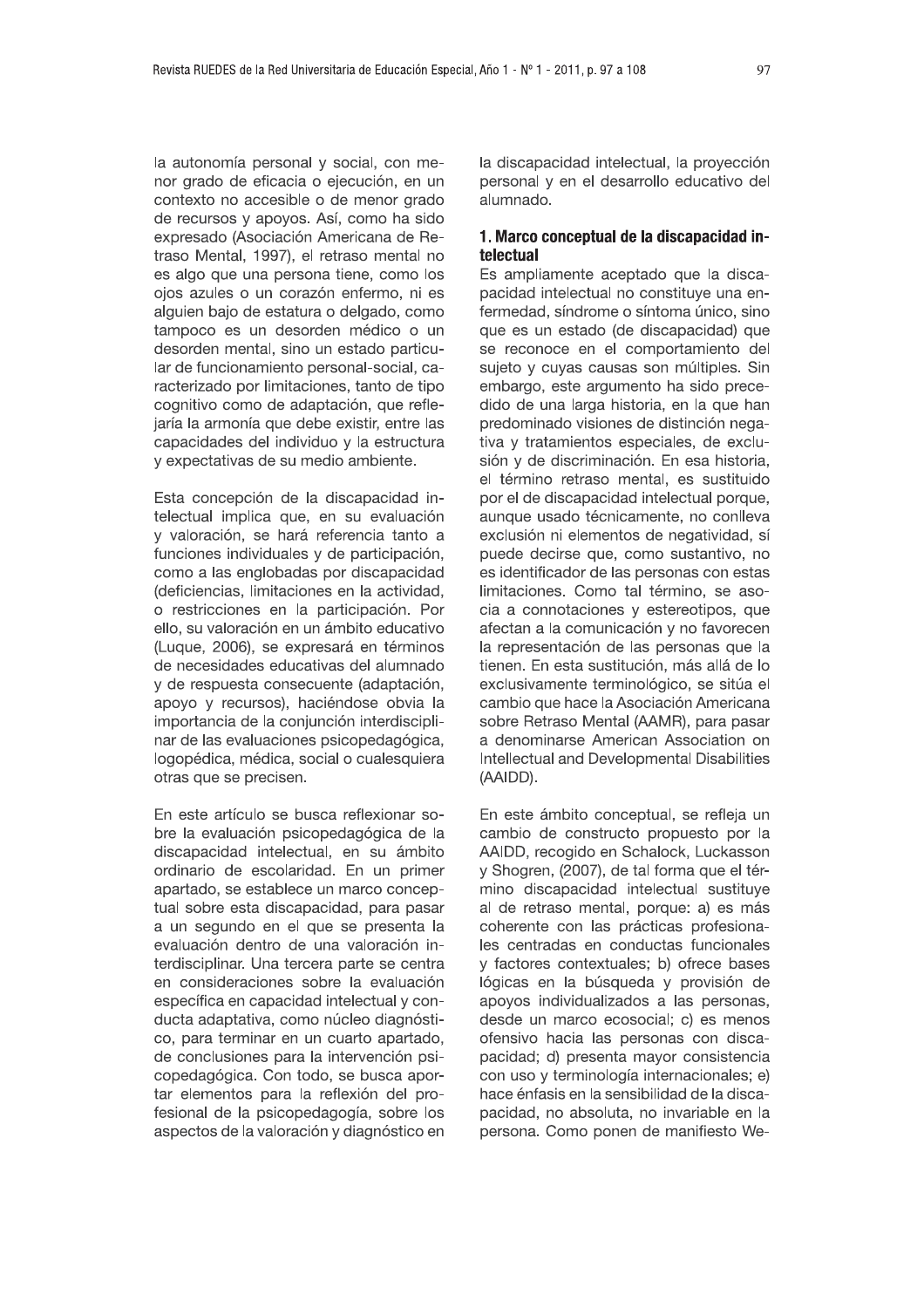hmeyer, Buntinx, Lachapelle, Luckasson, Schalock, y Verdugo (2008), el término de discapacidad intelectual, se centra en su núcleo constituyente de un estado de funcionamiento, frente a los rasgos, o defecto de la mente, como concepción clásica de retraso mental.

En ese particular estado se comprende y reconoce la complejidad de lo biológico y social, asociado a la discapacidad intelectual (Baumeister, 2005; Switzky y Greenspan, 2005), así como la distinción de las características esenciales de una persona con discapacidad intelectual y otras, con limitaciones de tipo cognitivo (Simeonsson et al., 2005; Thompson y Wehmeyer, 2008). Todo ello nos enmarca en una definición compleja y de carácter multidimensional de la discapacidad intelectual, asícomo, necesariamente, de sus criterios y elementos de evaluación. Así, la décima definición de la AAIDD (Luckasson y Cols., 2002) expresa que retraso mental es una discapacidad caracterizada por limitaciones en el funcionamiento intelectual y en la conducta adaptativa, que se manifiesta en habilidades adaptativas conceptuales, sociales y prácticas. Esta discapacidad comienza antes de los 18 años. Definición que se basa en cinco premisas de enorme interés, tanto para la reflexión conceptual, como para la intervención y valoración (cuadro nº 1).

La definición que propone el Cuadro Nº 1 supone la consolidación de un cambio en la concepción del retraso mental, iniciada, a nuestro modo de ver, como cambio paradigmático, en 1992, en el que se definía como funcionamiento intelectual general significativamente inferior a la media que resulta o va asociado con déficits concurrentes en la conducta adaptativa, (Luckasson et Adls, 1992), manifestándose durante el período de desarrollo. El modelo teórico, centrado en la integración social y apoyos (cuadro nº 2), se complementa con el que la CIF (OMS, 2001), establece con carácter general para todas las personas con discapacidad.

### Cuadro Nº 1: 10<sup>ª</sup> definición de la AAMR (Luckasson et Adls. 2002)-

Discapacidad caracterizada por limitaciones en el funcionamiento intelectual y en la conducta adaptativa, que se manifiesta en habilidades adaptativas conceptuales, sociales y prácticas. Esta discapacidad comienza antes de los 18 años. Son esenciales para la aplicación de esta definición, las siguientes premisas: a) Las limitaciones en el funcionamiento presente deben considerarse en el contexto de ambientes comunitarios típicos de los iguales en edad y cultura. b) Una evaluación válida ha de tener en cuenta la diversidad cultural y lingüística, así como las diferencias en comunicación y en aspectos sensoriales, motores y comportamentales. c) En un individuo las limitaciones a menudo coexisten con las capacidades. d) Un propósito importante de describir limitaciones es el desarrollar un perfil de los apoyos necesarios.

e) Si se ofrecen los apoyos personalizados apropiados durante un periodo prolongado, el funcionamiento vital de la persona con retraso mental generalmente mejorará.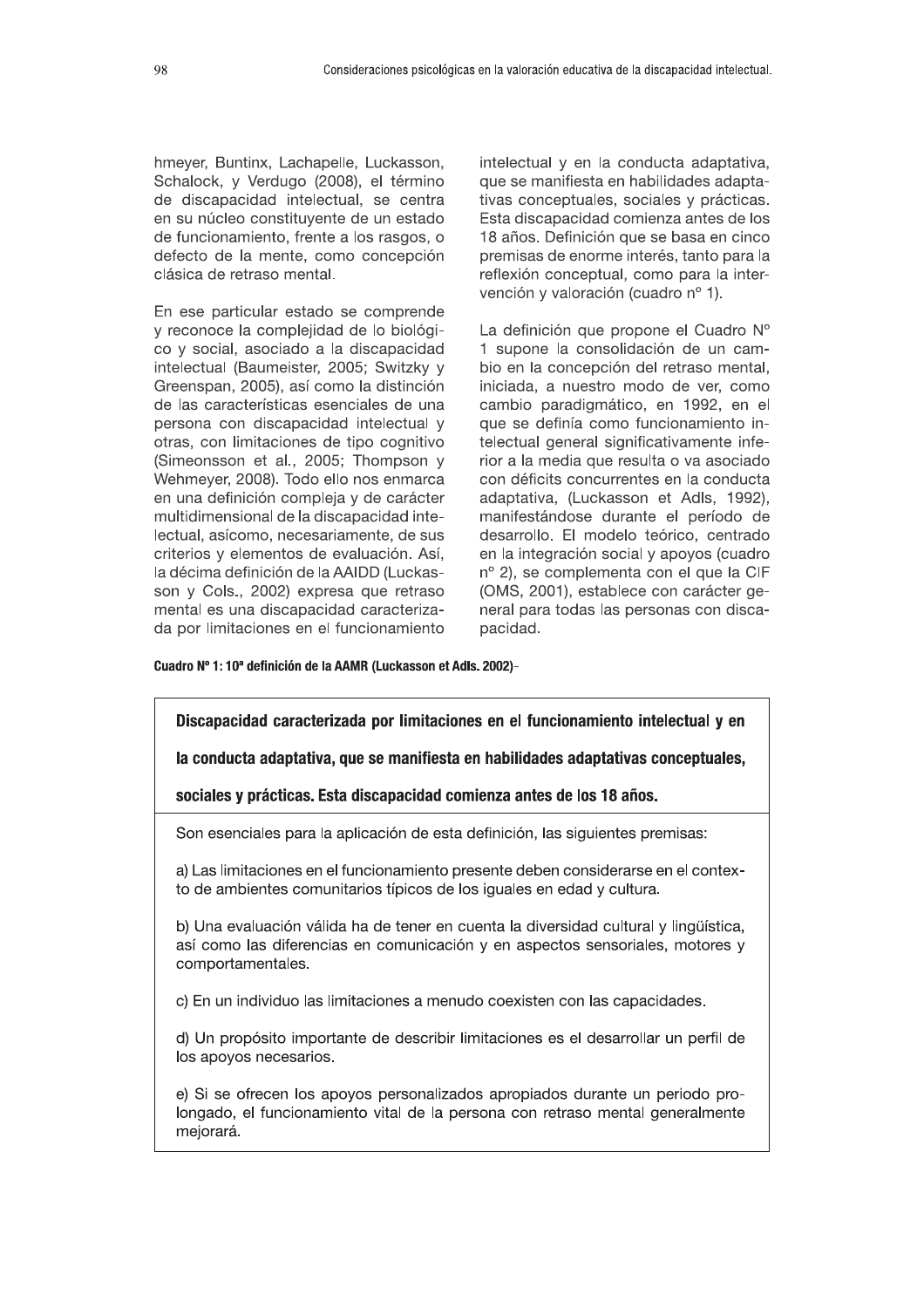# Cuadro nº 2.

Modelo teórico de retraso mental (AAMR, 2002).



Con base en esa evolución, el marco definitorio del retraso mental o persona con discapacidad intelectual, se sitúa entre los trabajos de la AAMR (2004), la CIF (OMS, 2001) y la AAIDD (2007), con lo que puede resumirse en:

- Existencia de una adecuada relación o integración entre la inteligencia y la adaptación, o si se prefiere, entre la valoración del C. I. y la Conducta Adaptativa.

- La valoración no debe sustentarse sobre el CI y sus niveles de gravedad tradicionales, sino sobre el funcionamiento intelectual (conceptual), práctico y social. No sólo en diagnóstico, sino en cuantificación de apovos.

- Análisis de las relaciones y el marco de vida de la persona con limitaciones. Valorar su ambiente, en orden a un desarrollo de la participación e interacción sociales, así como mantener roles sociales, como conjunto de actividades propias o normales para edad y circunstancia.

- Considerar la salud (estado de bienestar biopsicosocial), como conjunto de condiciones que tienen su influencia positiva o

negativa, en el funcionamiento de la persona con retraso.

En conclusión, una persona con discapacidad intelectual (como de otro tipo), de acuerdo a la CIF, se puede caracterizar por limitaciones en su capacidad de funcionamiento (funciones y estructuras corporales), en habilidades para ese funcionamiento (limitaciones en la actividad) y en la oportunidad de funcionar (restricciones a la participación). Por todo ello, la discapacidad en general y la intelectual en particular, queda delimitada por la integración de factores personales y contextuales y la necesidad de apoyos que precisa.

# 2. Evaluación de la discapacidad intelectual en un marco educativo interdisciplinario

Con el cambio terminológico y conceptual experimentado en la discapacidad intelectual, la definición operativa de la discapacidad no ha cambiado, no manifestándose diferencias en el proceso de diagnóstico, que puede seguir siendo el mismo. Como Schalock et Adls (2007) expresan, el térmi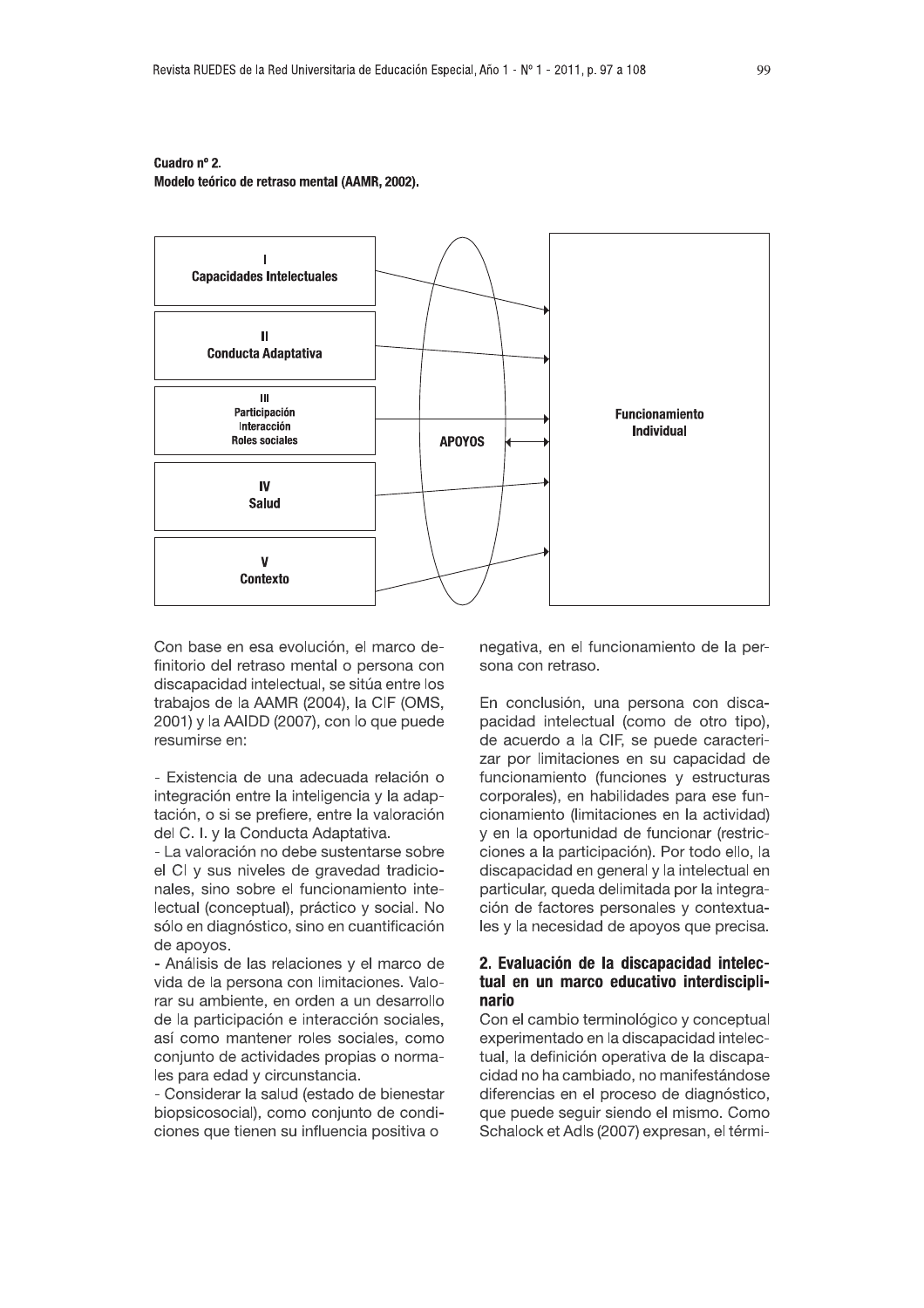no discapacidad intelectual sique refiriéndose a la misma población de individuos que fueron diagnosticados previamente con retraso mental en número, tipo, nivel v duración de la discapacidad y la necesidad de estas personas de servicios y apovos individualizados.

La discapacidad intelectual es un grupo tan amplio en su diversidad cuantitativa. como en lo cualitativo de persona-situación, siendo conocido que suietos con el mismo diagnóstico médico y el mismo nivel de inteligencia y comportamiento adaptativo, difieren ampliamente en sus habilidades y características personales. sociales y prácticas. Baste señalar que tan sólo para el subgrupo de clasificación ligero, constituiría un coniunto en como en lo cualitativo de persona-situa-<br>ción, siendo conocido que sujetos con<br>el mismo diagnóstico médico y el mismo<br>nivel de inteligencia y comportamiento<br>adaptativo, difieren ampliamente en sus<br>habilidades y característ ersonas con discapacidad intelectual, encontrándose sólo entre el 25% y el 40%, una causa específica identificable del retraso. v observándose como. a medida que subimos en los límites superiores de CI en este subgrupo, se aprecian más las causas sociofamiliares o culturales, viéndose, finalmente, que en el límite inferior, se incrementaría el análisis de causas orgánicas. En este aspecto. la AAMR (1992, 2002). abandona la clasificación en subgrupos basados en el CI (niveles de gravedad). advirtiendo que las puntuaciones de CI se

usen sólo para el diagnóstico y no para la clasificación, recomendando diagnósticos descriptivos de los apovos necesarios a la persona, algo que desde la intervención educativa y la evaluación psicopedagógica, es habitual en la atención a la diversidad del alumnado y en los programas de integración en particular. En cualquier caso, aceptamos la discapacidad intelectual como entidad diagnóstica con una base psicométrica, a la que deben añadirse otros elementos de valoración, como son la conducta adaptativa y la necesidad de apovos, previa valoración del contexto. En suma. la evaluación ha de contemplar el funcionamiento individual como resultado de una integración persona (capacidades y limitaciones) / situación (apovo y servicios).

De acuerdo a lo anterior, la valoración educativa de una persona con discapacidad intelectual es el resultado e integración de procesos de evaluación multidisciplinario. .<br>con obietivos de intervención en el desarrollo personal v social del alumno. de ahí que el diagnóstico resultante no deba ser sólo descriptivo o clasificatorio, sino prescriptivo de acciones, recursos y apovo. con obietivos de desarrollo de capacidades y compensación de limitaciones en la línea de normalización e integración social.

# Cuadro nº 3 : Estructura y procedimiento de trabajo multidisciplinar (Luque, 2007)

| - Conocimiento del caso (recogida y ordenamiento de la información).<br>- Planteamiento de la evaluación (técnicas y procedimiento).<br>- Evaluación e integración de resultados.<br>- Valoración y/o diagnóstico.<br>- Propuestas de intervención y sequimiento |                                                                                                                                                                                                         |                                                                                                                                          |                                                                                                                         |
|------------------------------------------------------------------------------------------------------------------------------------------------------------------------------------------------------------------------------------------------------------------|---------------------------------------------------------------------------------------------------------------------------------------------------------------------------------------------------------|------------------------------------------------------------------------------------------------------------------------------------------|-------------------------------------------------------------------------------------------------------------------------|
| Salud                                                                                                                                                                                                                                                            | Persona                                                                                                                                                                                                 | Persona                                                                                                                                  | <b>Servicios</b>                                                                                                        |
| Integridad física                                                                                                                                                                                                                                                | Educación                                                                                                                                                                                               | <b>Contextos</b>                                                                                                                         | <b>Recursos</b>                                                                                                         |
| Historial de salud Somatometría.<br>Agudeza visual y auditiva.<br>Coordinación.<br>Aspectos neurológicos.<br>Otros.                                                                                                                                              | Desarrollo e historia evolutiva.<br><b>Funcionamiento intelectual.</b><br>Desarrollo lingüístico.<br>Aptitudes y rendimiento académi-<br>co. Potencial de aprendizaje.<br>Desarrollo personal y social. | Desarrollo sociopersonal.<br>Estructura y relaciones familiares<br>y sociales.<br>Adaptación social.<br>Recursos y control de servicios. | Análisis de necesidades espe-<br>ciales.<br>Organización y estructuración de<br>recursos.<br>Coordinación de servicios. |
| Medicina                                                                                                                                                                                                                                                         | Psicología Pedagogía<br>Psicopedagogía Logopedia                                                                                                                                                        | Trabaio Social Psicología Peda-<br>gogia                                                                                                 | Multiprofesional                                                                                                        |
| (Integración evaluadora del alumno y contextos escolar y sociofamiliar): VALORACIÓN EDUCATIVA.                                                                                                                                                                   |                                                                                                                                                                                                         |                                                                                                                                          |                                                                                                                         |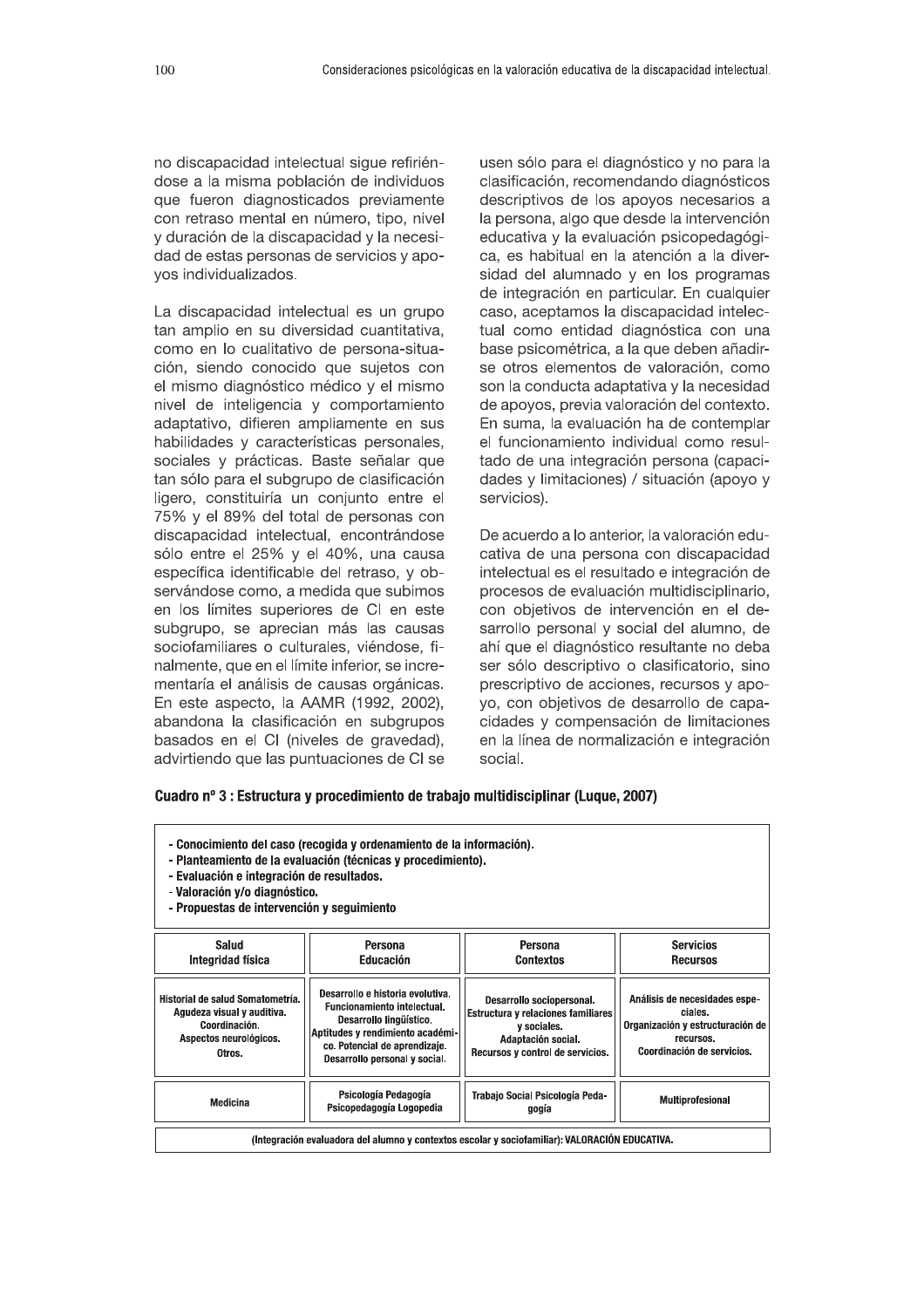En esta valoración, y para obtener un acercamiento individualizado y pleno a la persona del alumno con discapacidad intelectual, se hacen necesarias las evaluaciónes médicas, logopédicas, sociales y de recursos, en una linea de actuación interdisciplinar, con resultado integrado en el nucleo psicopedagógico, siendo éste el de mayor peso, por su carácter de evaluación global-individual, análisis personal - social y su centro de enseñanza-aprendizaje. En este marco multiprofesional, la estructura y procedimiento de trabajo puede quedar recogida en el cuadro nº 3, con objetivos de valoración plena de la persona (cuadro nº 4).

Cuadro nº 4: Valoración de la discapacidad intelectual (AAMR, 2004 y Luque, 2007)

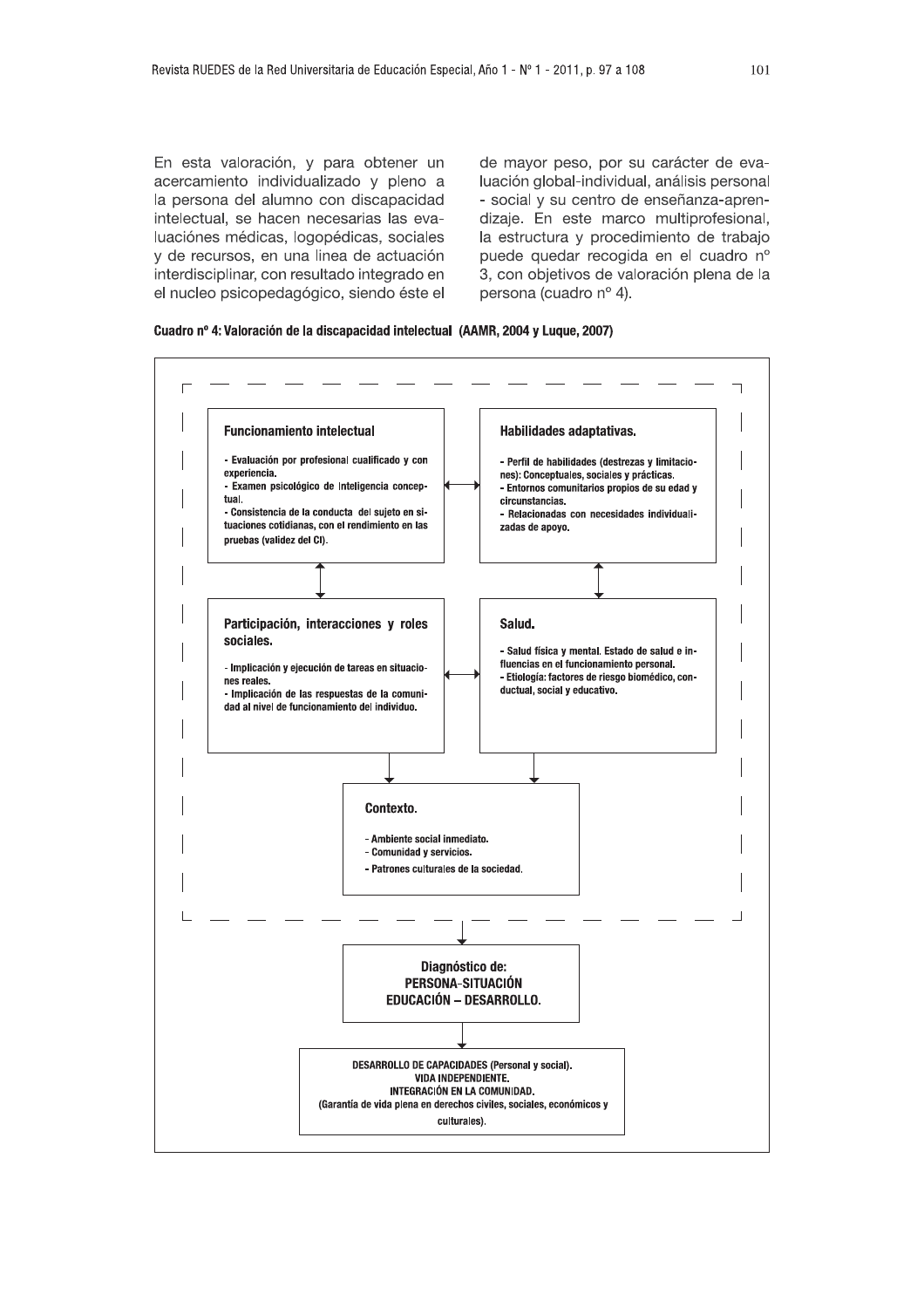Desde este punto de vista interdisciplinar, se advierten oportunas dos consideraciones generales sobre la evaluación del alumno con discapacidad intelectual:

A) Se han de observar los dos niveles de actuación, individual (características personales, incluidas las limitaciones) y contextual (aula, centro, familia y comunidad), de tal forma que de su integración, se obtenga un análisis y valoración justos de su persona y situación.

B) Se ha de valorar el funcionamiento intelectual. las habilidades adaptativas. la participación e interacciones sociales, la salud y el contexto, la información que, en un conjunto integrado y coherente, describe las características del sujeto y su entorno, persiguiendo el desarrollo de una vida independiente, en un ámbito de integración y normalización.

# 2.3. Evaluación intelectual y de la conducta adaptativa

Por inteligencia entendemos una capacidad mental general necesaria para el pensamiento, actuación con intencionalidad, el aprendizaje y la comprensión y adaptación al entorno. Definición que pretende aunar puntos de vista de las diversas teorías, tratando de acercarlas a una integración de inteligencia general, con factores o habilidades, a modo de conjunción entre el modelo triárquico de Sternberg (1988) (habilidades analíticas, creatividad e inteligencia práctica) y el de Greenspan y cols (Greenspan y Love, 1996; Greens pan, Switzky y Granfield, 1996) de inteligencia conceptual, inteligencia práctica e inteligencia social. Sea como fuere, parece fuera de duda que la inteligencia es menos monolítica o jerarquizada y más una capacidad multidimensional, lo que nos sitúa tanto en la complejidad de sus análisis teórico, como en el de su medición. En efecto, ya sea debido a la existencia de las diversas teorías cognitivas, como a lo problemático de algunas en operativizar tareas para cuantificar sus constructos (desarrollo de instrumentos adecuados) o a elementos de fiabilidad de las pruebas, lo cierto es la complejidad de la elaboración de instrumentos válidos y fiables, para la medición de una concepción de inteligencia más amplia y susceptible de abarcar e integrar aspectos cognitivoconceptuales, práctico-instrumentales y sociomorales y afectivos.

Con independencia de aspectos teóricos, la evaluación de la Inteligencia por pruebas de CI sigue siendo la mejor forma de valorar el funcionamiento intelectual, y ello, a pesar de su utilización excesiva, de aplicarse sin considerar los contextos adecuados o de bastante academicismo en contenidos y objetivos. Deberán aplicarse criterios adecuados al binomio individuo-circunstancia, para una evaluación con entidad unitaria e interpretable (Flanagan y Kaufman, 2004; Wechsler, 2005).

Cuadro nº 5: Instrumentos de evaluación intelectual, aptitudes y de desarrollo (Luque, 2006)

### A Inteligencia

- Escalas de Weschler: Preescolar y Primaria (WPPSI); Niños (WISC); Adultos (WAIS).
- Test de Stanford-Binet (Revisión Española de 2006).
- Escala de Inteligencia de Merril Palmer.
- Batería Kaufman de Evaluación para Niños (K-ABC).
- Escala de Alexander (Alexander, 1978).
- Test de Matrices Progresivas de Raven.
- Escala de Madurez Mental de Columbia (Burgemeister, Blum, y Lorge. Revisada).
- Escala de Ejecución Internacional Leiter-Revisada (1996).

### **B) Desarrollo**

- Escala para el Diagnóstico del Desarrollo (Gesell y Amatruda, 1976).
- Escalas Bayley de Desarrollo Infantil (Bayley, 1997).
- Inventario de Desarrollo Batelle (Newborg, Stock, Wick, Guidubaldi, y Svincji, 1989).
- Escala de Desarrollo de Brunet y Lèzine (Brunet, y Lèzine. Revisión 1997).

# C) Antitudes y otras evaluaciones

- Escalas McCarthy de Aptitudes y Psicomotricidad (McCarthy, 2005).
- Evaluación del Potencial de Aprendizaje (Feuerstein).
- Evaluación del Potencial de Aprendizaje (EPA) de Fernández-Ballesteros et Adls (2000).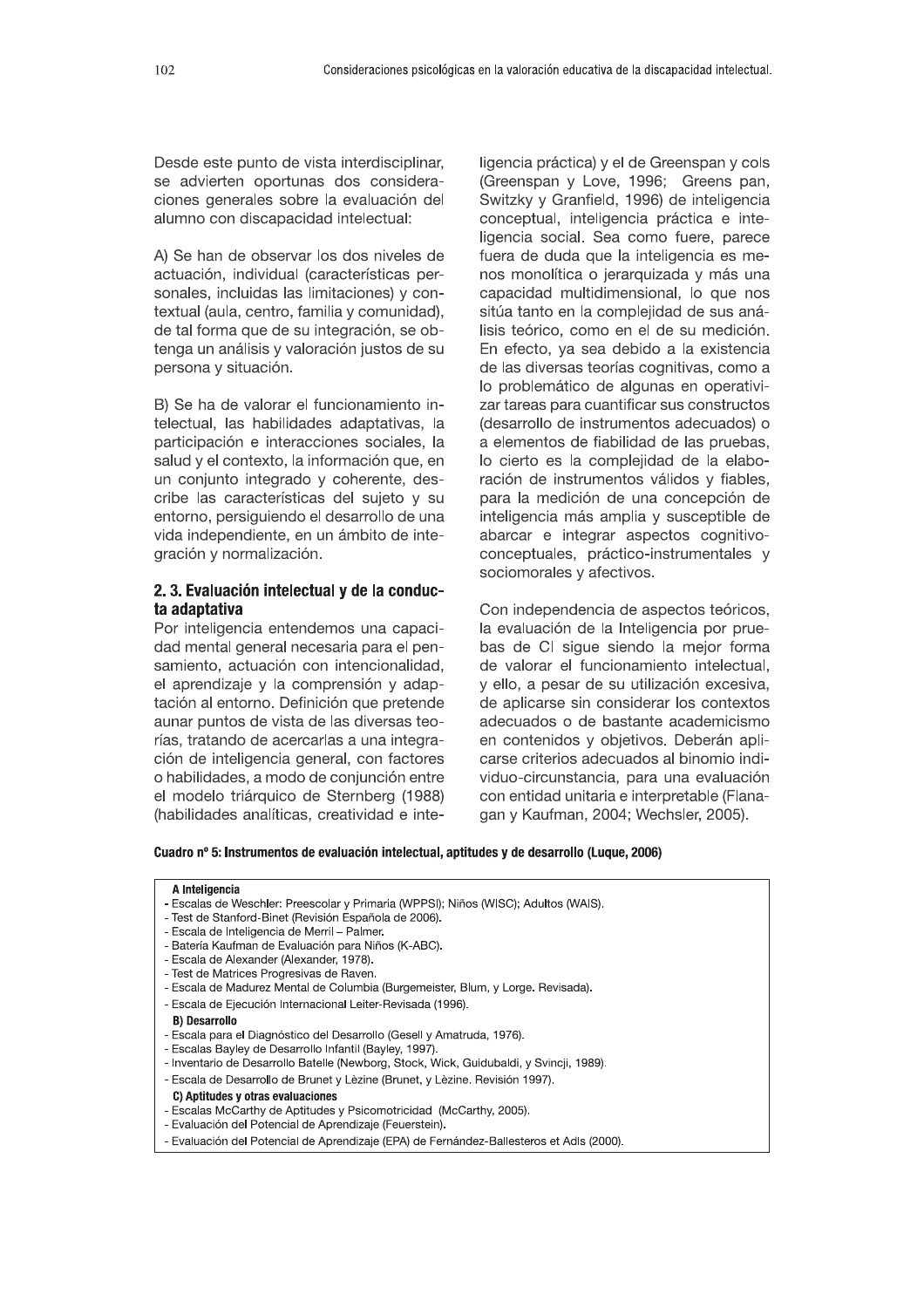La conducta adaptativa se refiere al conjunto de habilidades conceptuales, sociales y prácticas, que han sido aprendidas por las personas para funcionar en sus vidas diarias (AAMR, 2002). Existe un amplio acuerdo en los dominios de habilidades, aunque su evaluación se hace a veces compleja, por la dificultad de medición de algunas habilidades, el número de conductas representativas a medir, o la dificultad en escalas de medida y sus as pectos de validez y fiabilidad. En cualquier caso, su evaluación es necesaria y requisito indispensable para el diagnóstico de la discapacidad intelectual -¬y para la clasificación de ligera en particular-¬, por lo que a recursos y apoyos pueda proponerse.

- Hacer una valoración del caso, observación de la conducta en las pruebas, análisis del Perfil Aptitudinal, discrepancias, análisis de Kaufman, etc.

- La evaluación de la Conducta Adaptativa establecerá las habilidades, con un desempeño, al menos de dos desviaciones típicas por debajo de la media, en al menos un dominio o en la puntuación total de todos los dominios. Podrán ser convenientes la aplicación de pruebas específicas y de observación.

- El juicio clínico del experto se tendrá en cuenta de forma complementaria a las evaluaciones anteriores o en su defecto. pero en cualquier caso se entenderá expresado al mayor nivel de confianza.

- Si la persona no presenta limitaciones

# Cuadro nº 6: Evaluación de la conducta adaptativa (Luque, 2006)

- Escala de Madurez Social de Vineland (Doll, 1965, trad. Aguilar, 1988).
- Escalas de Vineland de Conducta Adaptativa (Sparrow, Balla y Cichetti, 1984).
- Escalas de Conducta Adaptativa de la AAMR (ABS).
- Escala para la Evaluación del Desarrollo Psicosocial (Hurting y Zazzo, 1971).
- West Virginia y Universidad Autónoma de Madrid (WV-UAM). Martín, Márquez y Juan 1990).
- Guía Portage de Educación Preescolar (Bluma, Shearer, Forman y Hilliard, 1978).
- Inventarios para la Planificación de Servicios y la Planificación Individual (ICAP). Adaptado a España por Montero (1999).
- Escalas escolares de Comportamiento Adaptativo (AAMR), 2009.

De la integración de ambas evaluaciones, v de la consideración que pueda estimarse del juicio clínico, se obtienen los datos básicos de valoración diagnóstica, de los que podemos entresacar algunos elementos de interés.

- Sin que suponga una relación de primacía, el funcionamiento de la inteligencia, sigue siendo esencial para la realización del diagnóstico de retraso mental o de discapacidad intelectual. De aquí que deba medirse con instrumentos reconocidos en su validez y fiabilidad, por la comunidad científica y profesional, y administrados individualmente. A ser posible se aplicarán otras pruebas de confirmación. En todo caso, se usará el criterio de dos desviaciones típicas por debajo de la media (CI <  $70$ ), considerando el error típico de medida (ETM) de los instrumentos utilizados.

significativas en su conducta adaptativa, no se expresará el diagnóstico de discapacidad intelectual.

- Realizado el diagnóstico de discapacidad intelectual, su clasificación en los niveles de ligero, moderado o grave, no debe basarse exclusivamente, sobre los resultados obtenidos en las pruebas cognitivas (visión psicométrica), sino que también, debe tener su expresión en objetivos de apoyos y recursos.

# 3. Algunas consideraciones para la intervención psicopedagógica en la discapacidad intelectual

Obviamente, en la Escuela, las evaluaciones psicológica, pedagógica, médica, logopédica, social y cualquiera otras que se estimen oportunas, se conducen en sus procesos y resultados, de acuerdo a los aspectos señalados anteriormente, persiguiendo objetivos de desarrollo.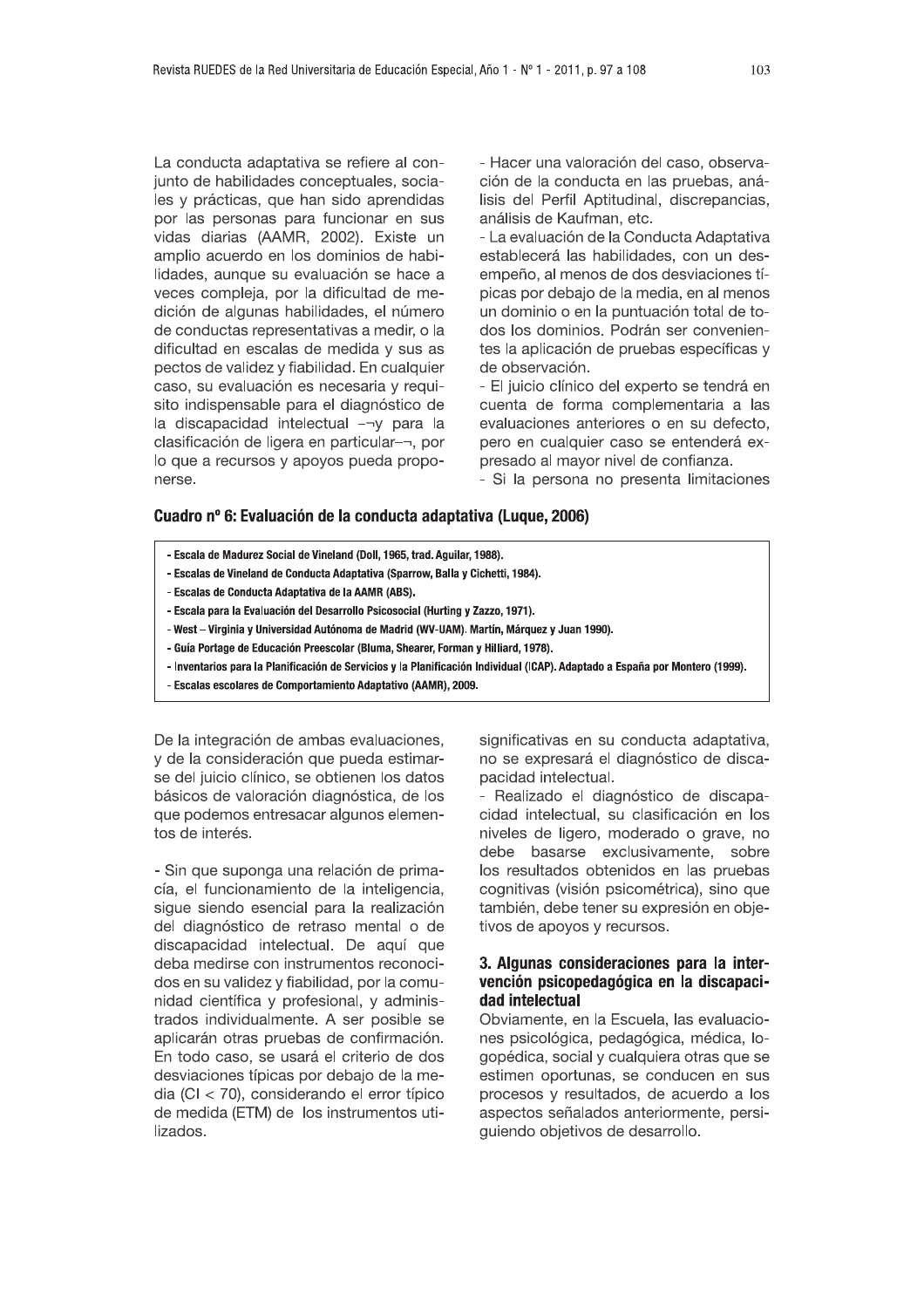A modo de reflexión, en una intervención psicopedagógica de la discapacidad intelectual podría contemplarse:

# A) En su valoración

Tanto la evaluación psicopedagógica, como todos los tipos de evaluación que conforman una valoración educativa, deben guiarse con unos criterios éticos y de acuerdo a unas consideraciones que de forma general, pueden verse en el Cuadro nº 7.

contexto familiar y social y la necesidad de una respuesta educativa adecuada. - El diagnóstico de discapacidad intelectual ligera no determina el desarrollo educativo del alumno, sino que precisa la atención educativa adecuada, los apoyos y recursos oportunos y todo para la compensación de sus limitaciones, el desarrollo de sus capacidades, en suma, la normalización de su vida.

# Cuadro nº 7: Consideraciones generales en evaluación de la discapacidad intelectual (Adaptado de la AAMR, 1999; 2002)

- Iniciar la evaluación si existen razones para ello. No tiene sentido el examen sin objetivos definidos.

- Los padres o tutores del niño deben dar su consentimiento para llevar a cabo la evaluación. Se debe contar con la participación activa de las personas afectadas o de sus representantes.

- La evaluación debe ser realizada por un equipo interdisciplinar de profesionales plenamente cualificados.

- Los elementos de evaluación habrán de adaptarse a las personas según sus déficits de audición, visión, movilidad o salud, así como modificarse en función de los contextos social, cultural o lingüístico, en los casos en que difieran con la población de estandarización de los tests.

- Se derivarán a especialistas oportunos, a cualquier persona con sospecha de problema auditivo, visual, movilidad, o salud en general, con el fin de garantizar la adopción de medidas necesarias a su caso.

- En el informe, conclusiones y/o recomendaciones, se considerará toda la información disponible, incluida la obtenida de entrevistas con personas relacionadas con el sujeto a valorar. La valoración y diagnóstico deberá ser multifactorial, no basándose exclusivamente en el Cl.

- Evaluaciones periódicas confirmarán o corregirán posibles modificaciones en los programas de intervención.

- Las personas pueden ejercer su derecho a no admitir los procedimientos de evaluación, retirarse del proceso de diagnóstico y/o de los servicios establecidos para ellos.

Cualquier consideración al respecto de la evaluación en la discapacidad intelectual habrá de plantear como núcleo básico:

- Un carácter interdisciplinar que valore las capacidades y limitaciones, de forma que, en su integración, se dé una información plena y útil para el desarrollo personal y de satisfacción de sus necesidades educativas.

- Evaluar el funcionamiento intelectual y la conducta adaptativa desde la perspectiva de desarrollo de la persona, su

# B) En la intervención educativa y psicopedagógica

- Asumir la normalización e integración como auténticas vías de desarrollo educativo, superador de discriminaciones sociales y personales, a la vez que una individualización de la enseñanza, como principio básico de todo proceso educativo.

- Convertir las dificultades de aprendizaje o limitaciones del alumno con discapacidad intelectual, en necesidades educativas y observar a estos alumnos como sujetos que, con los mismos derechos que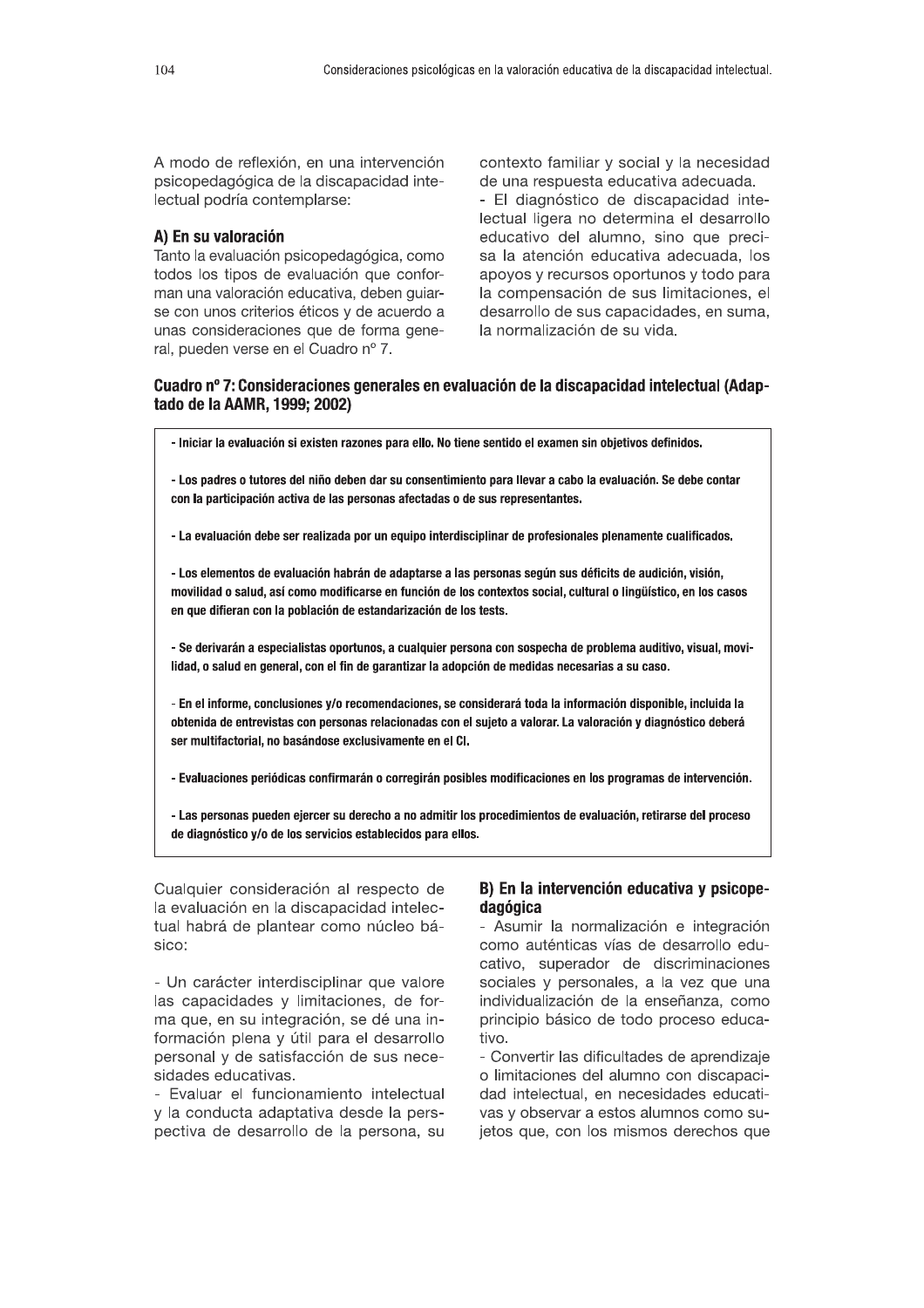los demás, tienen más necesidad en su compensación e intervención educativas (cuadros 8 y 9). No es sólo un cambio terminológico, sino conceptual y operativo, que centra la intervención psicopedagógica en la calidad de la respuesta educativa.

# Cuadro nº 8: Necesidades educativas especiales en la discapacidad intelectual (adaptado de Luque y Romero, 2002)

1. Favorecer e incrementar su centración y atención en tareas y en su ejecución.

2. Potenciar el área perceptiva y sus habilidades.

3. Desarrollar aspectos de memoria, aprendizaje y estrategias de la misma.

4. Desarrollar de habilidades motoras y manipulativas.

5. Mejorar aspectos cognitivos de simbolización y abstracción, razonamiento, capacidad de generalización y mayor flexibilidad de pensamiento.

6. Desarrollar del interés y motivación por los aprendizajes y tareas escolares.

7. Aceptar el ritmo y progresión de aprendizaje y secuenciación de tareas.

8. Ayudar en una mayor autonomía tanto personal y social, como de trabajo y en el desarrollo de estrategias de aprendizaje y de planificación.

9. Favorecer la expresión oral y la comunicación en general.

10. Desarrollar las habilidades sociales, el trabajo en equipo y la socialización en general.

# Cuadro nº 9. Elementos para una intervención psicopedagógica en la discapacidad intelectual (Luque, 2009)

### A) Diseñar y aplicar actuaciones en el desarrollo de la persona:

- · Autonomía personal.
- · Habilidades de conducta adaptativa.
- · Habilidades sociales.
- · Potenciación y refuerzo afectivo-emocional.
- **B) Desarrollo cognitivo:**
- · Técnicas y estrategias de atención, percepción y memoria.
- · Estrategias de razonamiento.
- · Procesamiento de la información y automatización de funciones.
- · Habilidades metacognitivas y de autorregulación.
- · Estrategias de aprendizaje.
- C) Programas psicolingüísticos:
- · Técnicas de comprensión.
- · Habilidades de lenguaje expresivo.
- · Técnicas de procesamiento de la información.

### D) Ajuste y adecuación curriculares:

· Realizar el nivel de competencia curricular (necesidades educativas del alumno con respecto al currículum para la adecuación de éste a aquél).

• Análisis de objetivos y contenidos, su supresión, modificación o introducción y en todos los casos, su secuenciación y priorización.

- · Revisión y adopción de la metodología adecuada.
- · Valoración y organización de los recursos materiales y humanos.
- · Evaluación de proceso y resultados y valoración general.
- · Revisión y proyección de las medidas adaptativas tomadas en el Proyecto Curricular y en el Centro en general.

### E) Desarrollo y adaptación escolares:

- · Programas de sensibilización en Centro.
- · Programa de Formación permanente del profesorado.
- · Programas de coordinación con la familia y comunidad.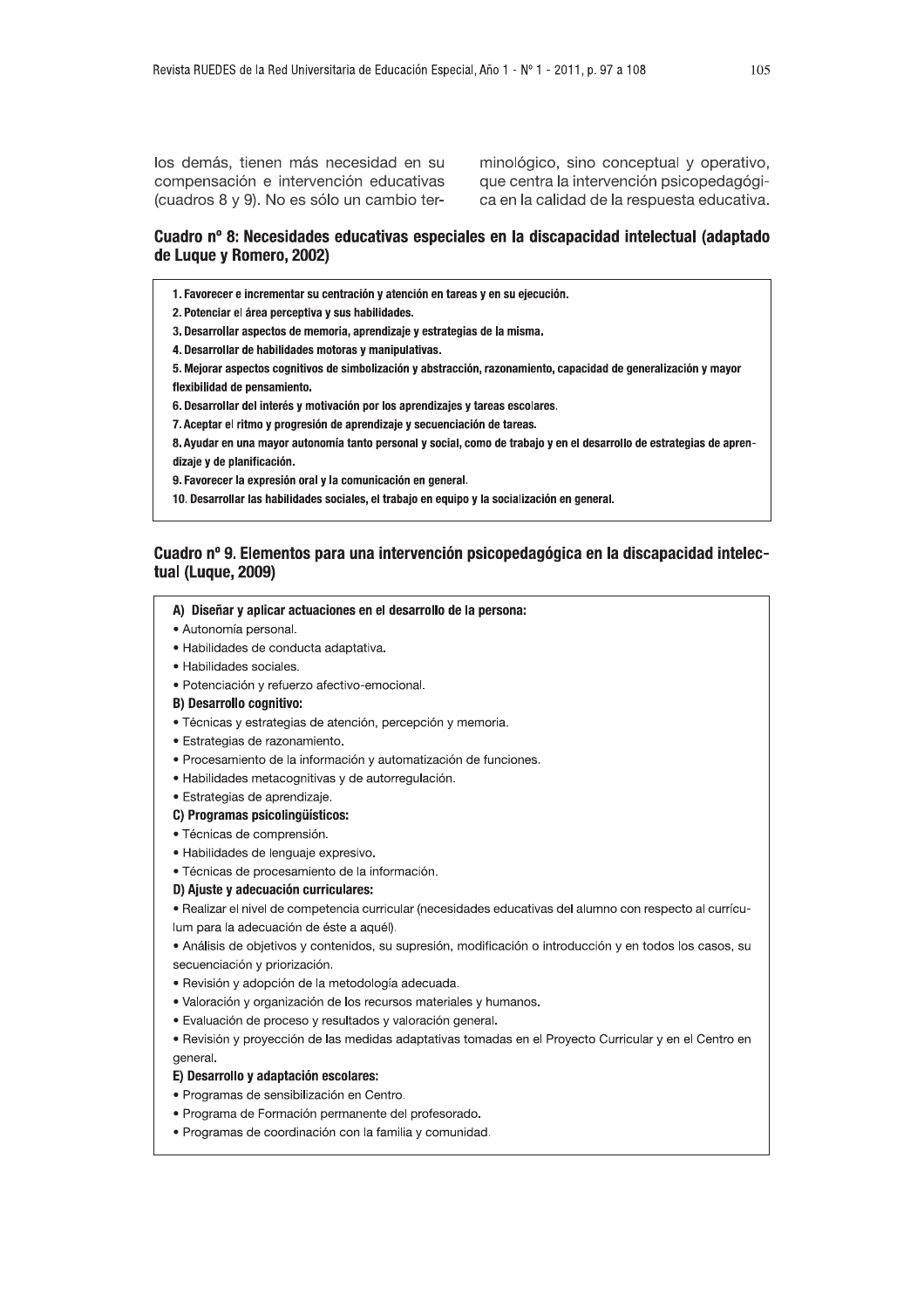- Establecer una respuesta educativa en consonancia a esas necesidades, individualizando la enseñanza y favoreciendo el desarrollo de capacidades.

Desde este marco conceptual y de intervención, la discapacidad no se aprecia como problema, sino como objeto de soluciones y, más aún, de satisfacción de necesidades, ya que al no centrarse en la deficiencia, no se acentúa la dificultad o limitaciones por causa de trastornos o alteración, sino que busca la adecuación a las necesidades y características de la persona, compensando y favoreciendo, con los recursos o medidas oportunos, el desarrollo de sus capacidades (Luque, 2003). Se evita así que lo adjetivo (una deficiencia) como una característica más de la persona, suplante a lo nuclear o sustantivo del individuo (persona), alterando su desarrollo personal y social, que es global e integral.

Valorar la discapacidad de una persona, desde su relación recíproca entre su capacidad y las variables físicas y de situación, sociales y de recursos, supone un camino hacia la habilitación (más que rehabilitación) de esa persona que anula o disminuye la discapacidad, por una correcta provisión de servicios y apoyos y contribuye, en definitiva, al crecimiento del individuo en iqualdad de condiciones. En un ámbito y carácter educativos (Luque, 2006), la valoración de la discapacidad implica una intervención psicopedagógica centrada en las características del alumno y sus contextos escolar, familiar y social, convirtiéndolas en necesidades (especiales o no) y aportando la respuesta precisa a las mismas. En última instancia, la educación no es más que desarrollo personal y social y, en consecuencia, cualquier sistema sólo ha de contribuir a llevarlo a cabo a través de la adaptación y ajuste a la persona.

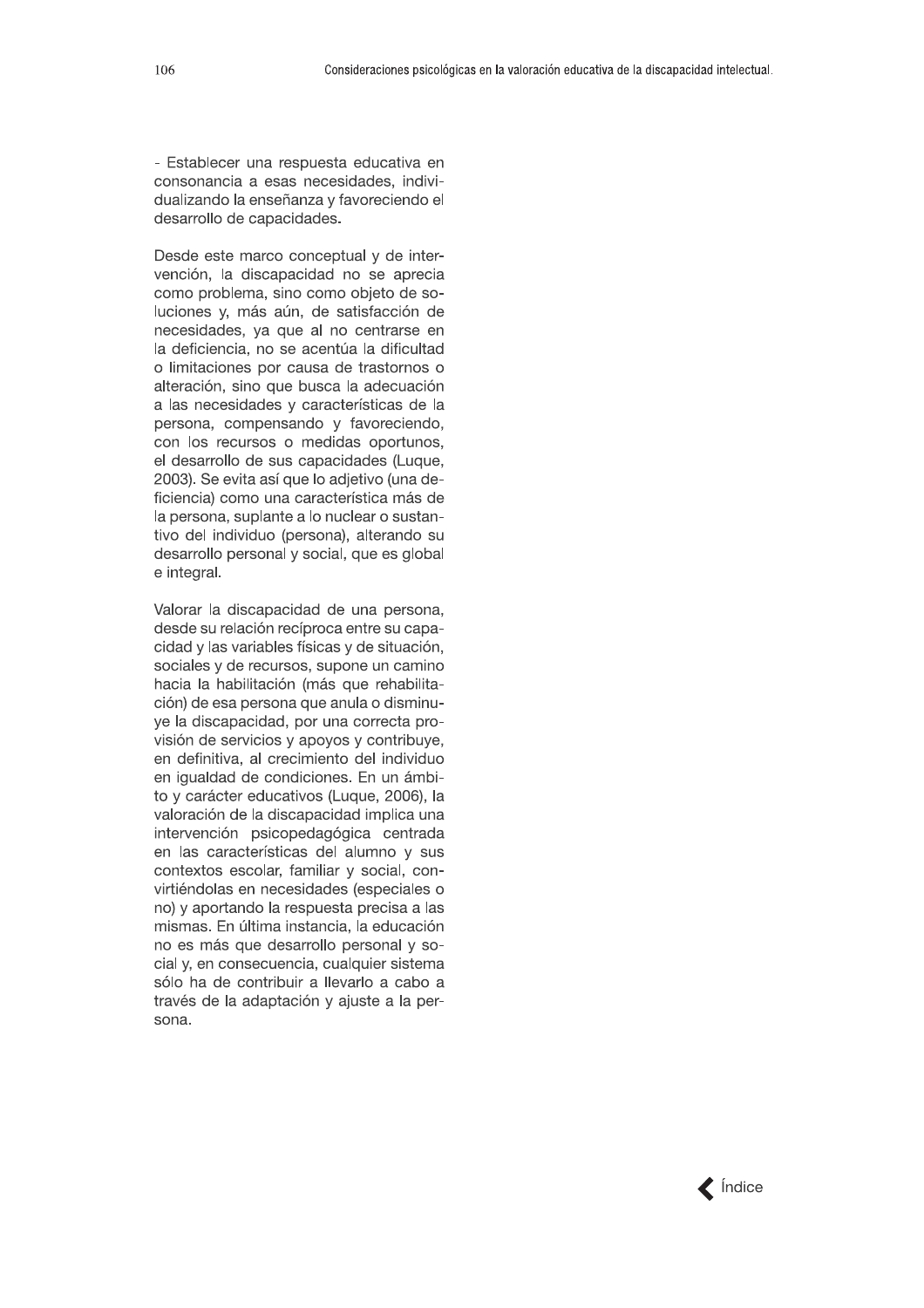# **Bibliografía**

Asociación Americana de Retraso Mental (1999). Retraso Mental. Definición, clasificación y sistemas de apoyo. Madrid. Alianza Editorial (orig. 1997).

Asociación Americana sobre Retraso Mental (2004). Retraso Mental: definición, clasificación y sistemas de apoyo. Madrid. Alianza. (Original: AAMR, 2002).

BAUMEISTER, A. A. (2005). Mental retardation: Confusing sentiment with science. In H. Switzky and S. Greenspan (Eds.), What is mental retardation? Ideas for an evolving disability in the 21st century (pp. 95-126). Washington, DC: American Association on Mental Retardation.

FLANAGAN, D. P. y KAUFMAN. A. S. (2004). Essentials of WISC-IV Assessment. New Jersey. John Wiley and Sons. Edición española (2006), TEA ediciones.

FORNS, M. y AMADOR, J. A (1995). Evaluación del retraso mental y del potencial de aprendizaje. En F. Silva (ED.) Evaluación psicológica en niños y adolescentes (pp. 289-356). Madrid. Síntesis.

GREENSPAN, S., y LOVE, P. E. (1997). Social intelligence and developmental disorder: Mental retardation, learning disabilities, and autism. En W. E. MacLean (Ed): Ellis' handbook of mental deficiency, psychological theory, and research. Mahwah, N. J.: Lawrence Fribaum.

GREENSPAN, S., SWITZKY, H. N., GRANFIELD, J. M. (1996). Everyday intelligence and adaptative behavior: A theoretical framework, En J. W. JAKOBSON v J. A. MULICK (Eds.), Manual of diagnosis and professional practice in mental retardation (pp. 127-135). Boston. Addison-Wesley.

KAUFMAN, A. S. (1982). Psicometría razonada con el WISC- R. México. El manual moderno.

LUCKASSON, R., COULTER, D. L., POLLOWAY, E. A., Reiss, S., SCHALOCK, R. L.,

SNELL, M. E., et al. (1992). Mental retardation: Definition, classification, and systems of supports (9th ed.). Washington, DC: American Association on Mental Retardation.

LUCKASSON, R., BORTHWICK-DUFFY, S., BUNTIX, W. H. E., COULTER, D. L., CRAIG,

E. M., REEVE, A., et al. (2002). Mental retardation: Definition, classification, and systems of supports (10th ed.). Washington, DC: American Association on Mental Retardation.

LUQUE, D. J., y ROMERO, J. F. (2002). Trastornos del desarrollo y adaptación Curricular. Málaga, Aliibe.

LUQUE, D. J. (2003) Trastornos del desarrollo, discapacidad y necesidades educativas especiales: elementos psicoeducativos. Revista Iberoamericana de Educación. http:// www.campus-oei.org/revista/deloslectores/372Luque.PDF

LUQUE, D. J. (2006). Orientación Educativa e Intervención Psicopedagógica en el alumnado con discapacidad. Análisis de casos prácticos. Málaga. Aljibe.

Luque, D. J. (2007). Discapacidad intelectual ligera: elementos para su valoración educativa. I Congreso Internacional de Orientación Educativa en Andalucía. Granada.